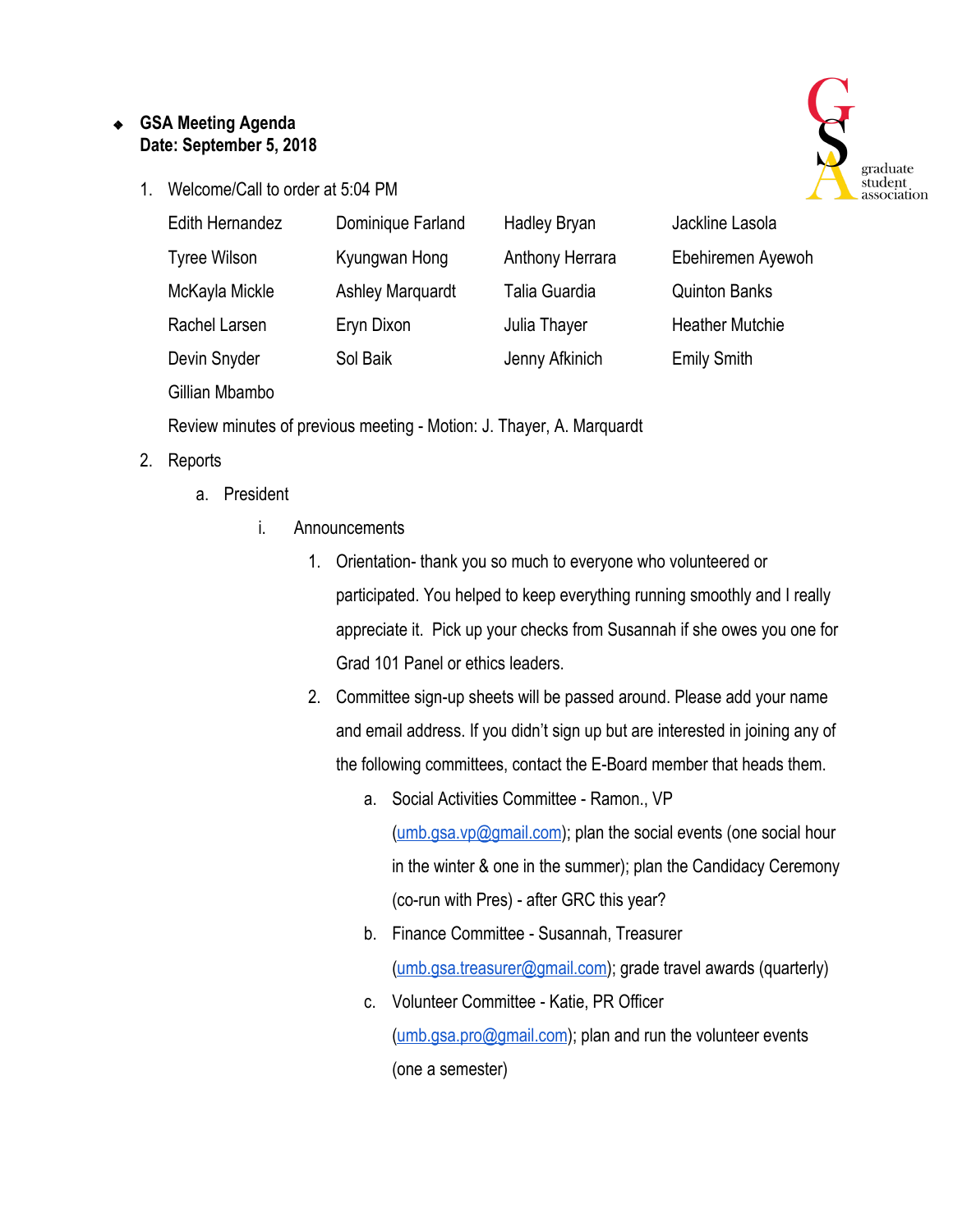- d. Communications Committee Katie, PR Officer [\(umg.gsa.pro@gmail.com](mailto:umg.gsa.pro@gmail.com)); write monthly articles for the Grad Gazette, proof articles & upload them to be published, recruit new writers
- e. GRC Committee Alyssa, Secretary ([umb.gsa.sec@gmail.com](mailto:umb.gsa.sec@gmail.com)); help plan and run the GRC
- f. Professional Development Committee Janelle, Grad Council Rep [\(umb.gsa.gcrep@gmail.com\)](mailto:umb.gsa.gcrep@gmail.com); grade Professional Development Awards (once a semester), Research Award applications (once a semester), and Outstanding Mentor Award applications (once a year in the spring)
- 3. Fall Fest 2018 will take place on Friday September 7th. We currently have a table reserved.
	- a. Considerations:
		- i. At least 2 volunteers at the table between 930am and 2pm- Look out for an email from Megan to volunteer
		- ii. Ideas for giveaway item- Candy bars and/or granola bars with informational flyer wrapped around about GSA
- ii. Meet & Confer Committee
	- 1. Next meeting will be scheduled soon, likely in early October
		- a. Any topics we want discussed? Meeting with President Perman and Deans.
		- b. Need to fill committee member spots. Would like a good representation of all programs.
- b. Vice President
	- i. Announcements
	- ii. Social Activities Committee- The winter GSA social A.K.A. The Tacky Sweater Social is scheduled for Friday Dec. 7th at 6pm. I have reserved the necessary space and food at Pickles.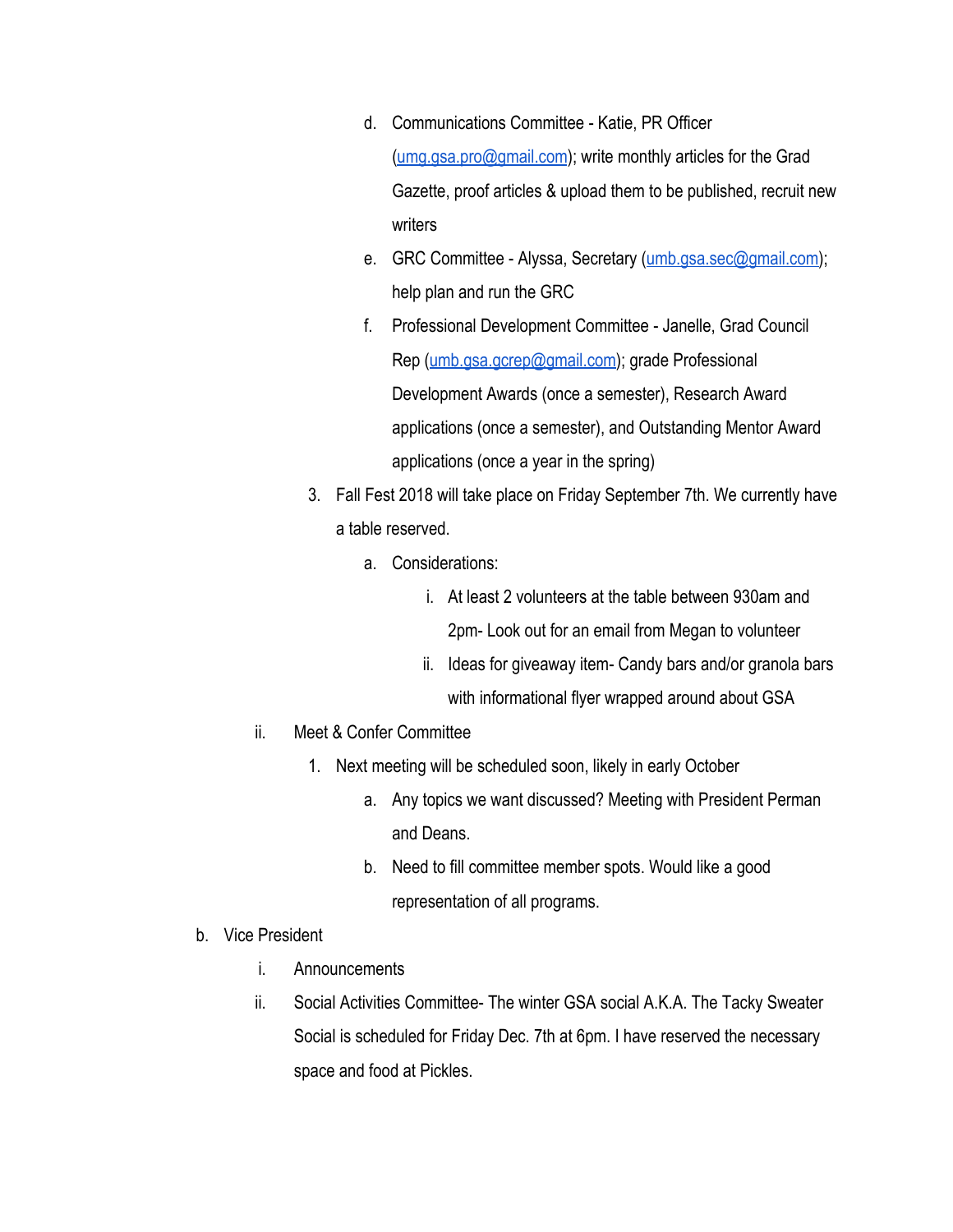## *\*I will need volunteers to help with flyer distribution and table the entrance to the social the day of.*

- iii. USGA Announcements No announcements. First USGA meeting of the year is September 12th.
	- 1. The welcome back social will be at Pickles this Friday Sep 7th at 7PM
- c. Treasurer
	- i. Account
		- 1. Current Balance: \$8,973.06
			- a. Will be requesting new check from Celeste soon
		- 2. Orientation: \$12,050.62 not including beverages
			- a. \$450.62 over budget due to increased cost of crab feast
			- b. Will need to consider raising crab feast ticket prices in the future
			- c. Made \$1355.00 in extra crab feast ticket sales
				- i. Enough to rebalance budget and pay for beverages, with \$266.89 left over
	- ii. Finance Committee:
		- 1. Next Due Date October 15th
		- 2. Please either sign up at the meeting or email me if you would like to be on the finance committee
	- iii. Student Group Funding:
		- 1. Budgeted for \$900/semester. Funding is on a reimbursement basis and all receipts must be handed over.
		- 2. Budget requests MUST be submitted 1 week prior to GSA meetings so they can be emailed out to the GSA body. The next due date is September 25.
- d. Secretary
	- i. Announcements No announcements
- e. Grad Council rep
	- i. Announcements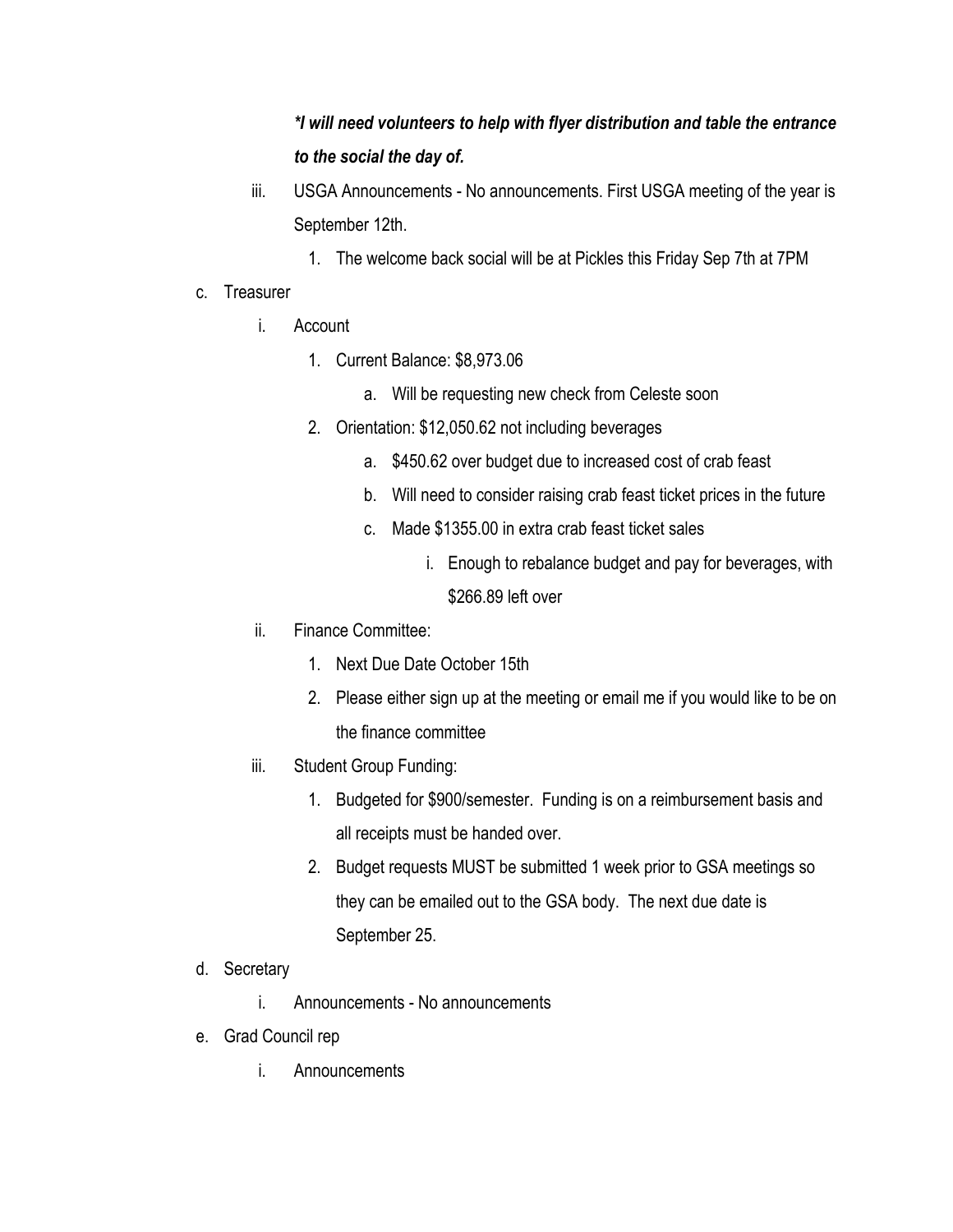- ii. U of M grad council
	- 1. First meeting of the year is Sep 6
- iii. Professional Development Committee
- f. PR
- i. Announcements
	- 1. September Grad Gazette will come out this Friday, September 7th.
	- 2. Email Katie if you'd like to contribute in the future
	- 3. The GSA website is in the process of being updated. If there is anything you think we should include that students would like to be able to look up/know about or ways to make it more user friendly please reach out to me.
- g. Meyerhoff
	- i. No updates
- h. NOVA
	- i. No updates, the first meeting of the semester will be coming soon
- 3. Old Business:
	- a. Updated GA guide for 2018-2019 vacation and sick leave: "UMB shall allow each twelve month, full-time GA 10 Business Calendar Days of time away from duty per Year. Additionally, UMB shall allow each twelve month, full-time GA 5 Business Calendar Days per year of collegial leave for short term illness and emergencies. UMB holidays and other days when UMB is closed should normally be time away from duty for GA's, unless a GA has essential research project responsibilities that require attendance on UMB holidays or days when UMB is closed. Any additional leave is granted at the discretion of the GA's supervisor."
	- b. GSA LOUNGE: moving to first floor of Lexington building. Graduate School offices will be moving as well in order to make room on the third floor of the campus center for counseling services. Renovations to the campus center will begin soon. Suggestions: conference tables for GSA meetings/studying, coffee pot, etc.
		- i. They want us to be involved in discussions with the architect and layout of the